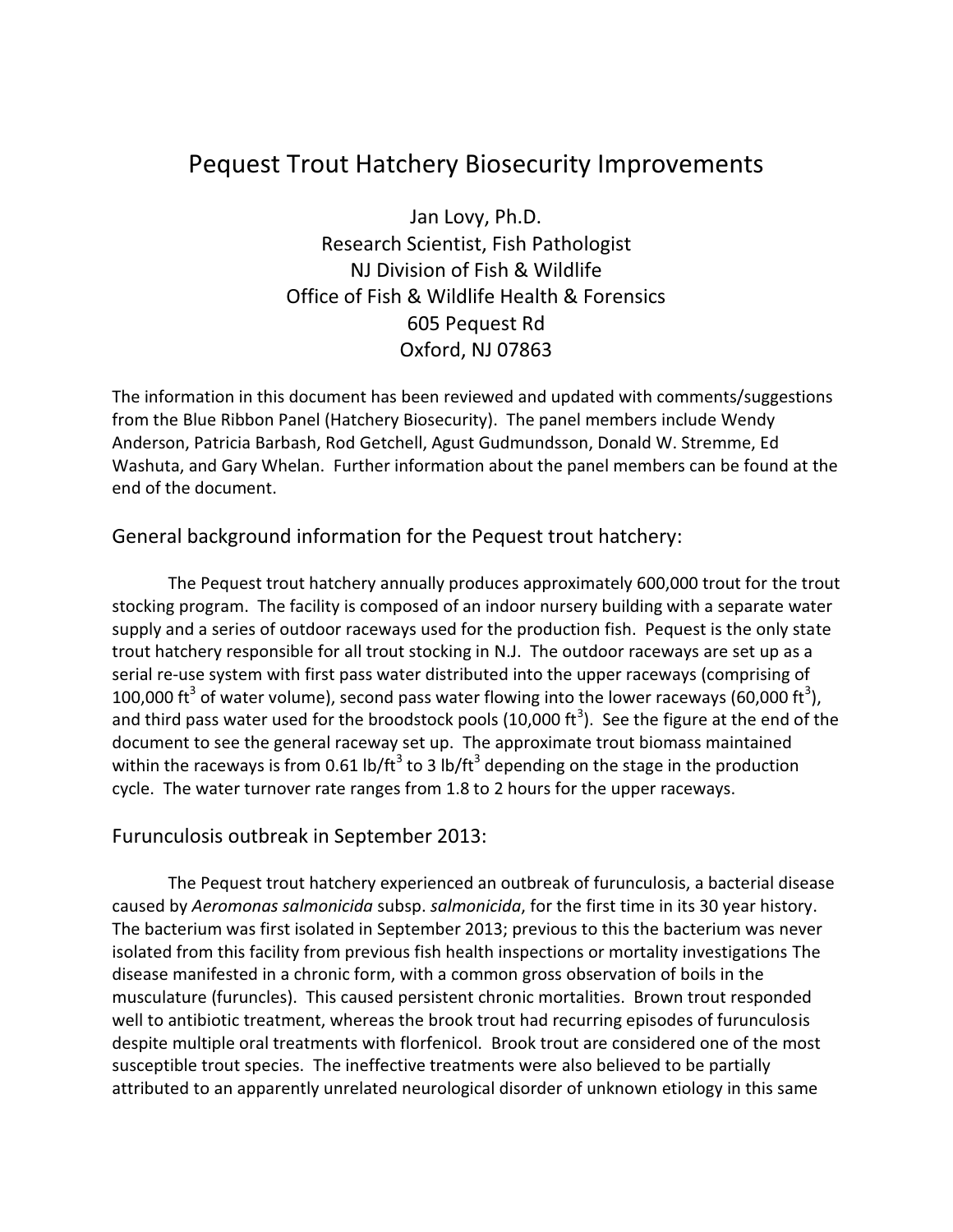population of fish. This other stressor likely did not allow for effective treatment of the entire population with oral antibiotics.

#### Fish health policy for the trout stocking program:

A fish health policy was developed and followed to conserve the state's trout waters in order to avoid the spread of disease. The fish health policy allowed for stocking of treated fish into non-trout waters (waters that do not support trout holdover and/or reproduction). Treated fish were defined as fish previously testing positive for the bacterium and successfully treated to a point where the bacterium was no longer detectable in the population. No populations of fish that had detectable *A. salmonicida* were stocked into any state waters and no fish with a history of *A. salmonicida* were stocked into trout waters (waters that contain holdover and/or reproducing trout populations) to avoid the introduction of carrier fish into these areas. The treated/possible carrier fish were stocked into areas considered "put and take" fisheries, where there is little risk of spread to wild trout and where temperature ranges rise above the preferred temperature range for *A. salmonicida*. The policy led to the humane euthanasia of 230,000 predominantly brook trout, which did not respond well to treatments as mentioned earlier.

### Biosecurity at the Pequest trout hatchery:

The purpose of the document is to summarize biosecurity actions taken at the hatchery and to propose actions/improvements to increase the biosecurity at the facility. The recommendations for improvements were also discussed during the Great Lakes Fish Health Committee Meeting held in State College, PA in February 2014. This document has been reviewed by the Hatchery Biosecurity Panel consisting of eight fish health experts detailed at the end of the document; revisions have been made following review from this panel.

Preventative actions to control/manage the disease at the hatchery:

A) Steam-disinfection of all raceway lines and allowing them to sit dry for as long as possible (between 3-4 weeks) was done when fish were removed from the system. The facility has been depopulated of all fish that were impacted by the furunculosis outbreak. Chlorine disinfection was not possible in 2013-2014 because all fish could not be removed from the system at one time. Additionally it is difficult to fully contain the water within the hatchery raceways, therefor it is a risk to introduce high concentrations of chlorine which may escape into the pond and river below the hatchery. To fully eliminate the bacterium from the facility it is recommended to complete a chlorine disinfection to ensure that underground piping and biofilms are properly disinfected. This may be split into disinfection of the upper hatchery and lower hatchery separately. If there is any danger of chlorine leaking out of any systems then sodium thiosulfate solution should be on hand to quickly de-chlorinate the solution. Full eradication of the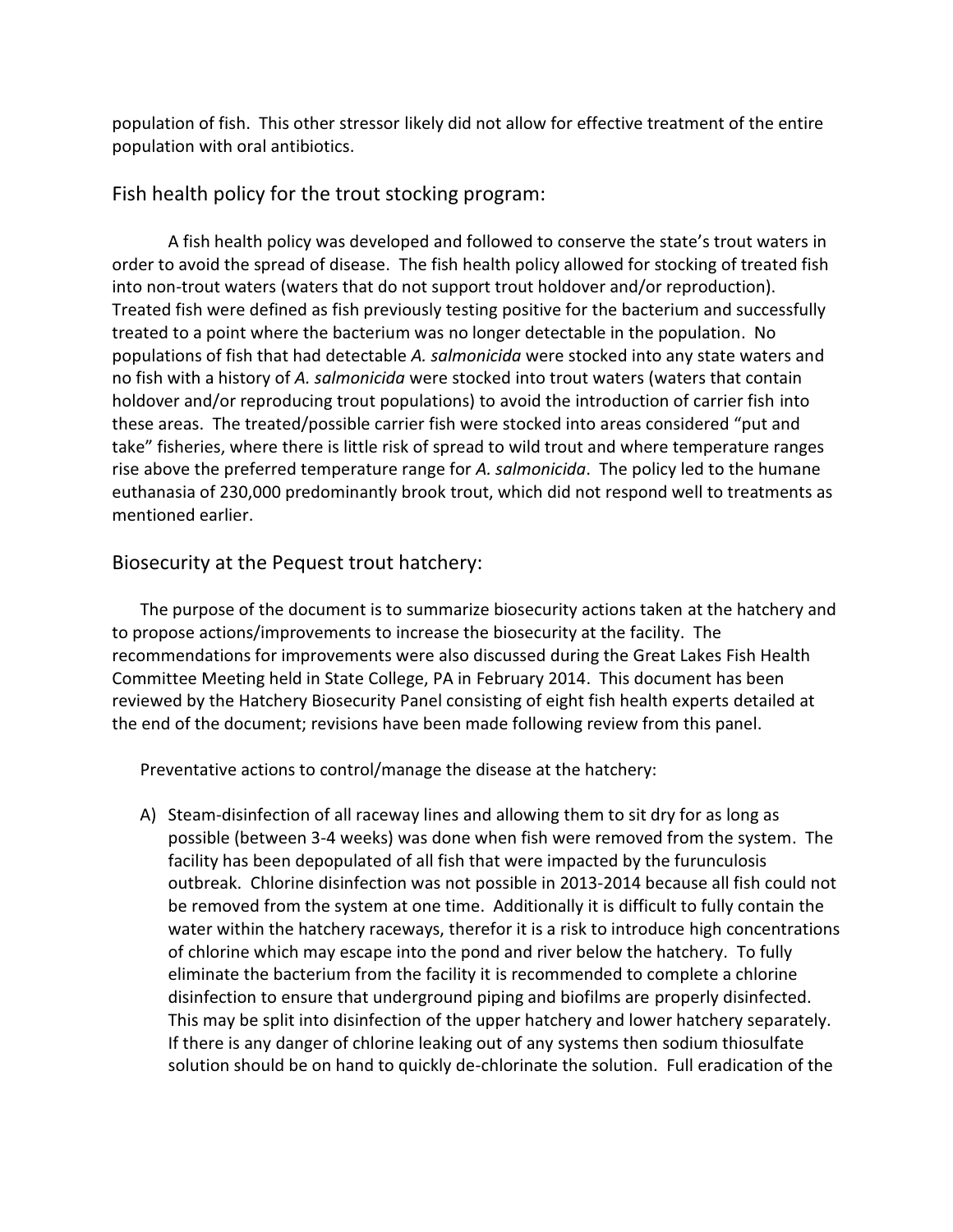pathogen from the system is not likely to happen unless chlorine disinfection is completed.

- B) The hatchery traditionally raises brook, brown, and rainbow trout. Rainbow trout at the hatchery demonstrated to be highly resistant to furunculosis. No rainbow trout showed disease signs during the outbreak and the bacterium was never detectable in the kidneys of these fish, despite being held downstream of affected fish. For the next several years the hatchery will produce predominantly rainbow trout to avoid outbreaks with the disease. This will also help to reduce bacterial numbers and to aid in elimination of the bacterium. The stocking of predominantly rainbow trout for several years was viewed as a positive for the fisheries program, because of angler success with this species. It is important to note that rainbow trout are susceptible to infection, but resistant to disease therefor they may still be carriers of the bacterium. Reintroduction of larger numbers of brown trout will occur after a set time and may first start with introducing brook or brown trout at the end of the system to serve as sentinels for the bacterium. Monitoring of fish in the hatchery will also include skin and mucus bacteriological cultures on TSA-CBB agar to determine if the bacterium is present on asymptomatic fish.
- C) The small numbers of brown trout maintained at the facility have been vaccinated using an autogenous vaccine administered by an immersion bath. Two immersions were given to the fish (once when fish weighed 20g and a second one at about 50g). During the second vaccination, the fish were fed with an immune-stimulating diet composed of beta-glucans two weeks before and two weeks after the vaccination to boost their immune response to the bacterial antigens. Fish were stocked from the nursery building to the outdoor raceways one month after the second vaccination. This practice will continue as long as brown trout are maintained at the facility. As long as the bacterium is not fully eliminated from the facility, it is advisable to vaccinate all fish in the facility to reduce the numbers of potential carrier fish.
- D) Brown trout that have been selectively bred for resistance against furunculosis may be introduced to the hatchery to start a broodstock source of these more resistant fish. Early discussions suggest that the selectively bred brown trout, though more resistant to furunculosis, do not tolerate warm water temperatures as other strains. This may pose a problem to N.J. waters, which tend to warm up above optimal trout temperatures in the summer months.
- E) Fish densities/biomass were reduced in the susceptible species maintained at the hatchery (brown trout) in order to maintain healthy skin and fins and optimal water quality. The brown trout are maintained at a density between 0.27 lb/ft<sup>3</sup> to 1.8 lb/ft<sup>3</sup> at the end of the system. Rainbow trout in the facility are maintained at 0.6-3 lb/ft<sup>3</sup>. It is highly advisable to continue the practice of maintaining low fish densities to ensure that stress is limited in the production system and that fish condition is optimally maintained.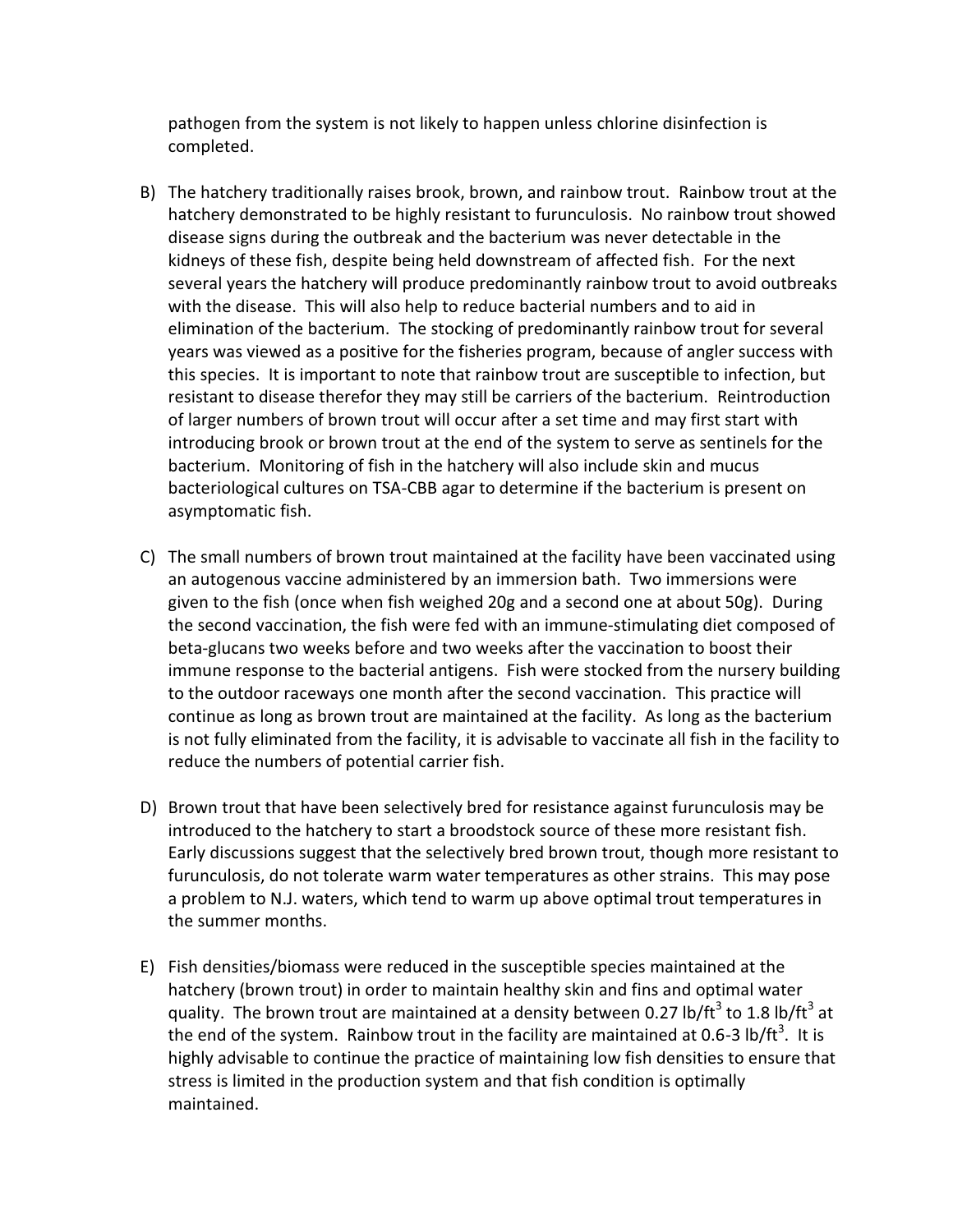F) Increased biosecurity has been implemented at the hatchery and should continue. Hatchery biosecurity is split into several groups (see 1-4 below) including the protection of environmental factors as well as biosecurity within the facility.

Practices at the hatchery to limit biosecurity threats:

- 1) The protection of the hatchery from pathogens which may be introduced from private hatcheries through private stockings within the watershed.
	- a. Stocking permits will not be issued to private hatcheries to stock fish into the Pequest River (watershed in which the hatchery is located) in order to protect the hatchery. It is strongly advised that the entire Pequest watershed is stocked only by the state facility. In case this is not possible then fish entering these waters must meet similar fish health standards as the state facility. Field research that we conducted found other diseases, such as infectious pancreatic necrosis virus (IPNV) within the Pequest River. Additionally furunculosis was isolated from the Raritan River in what appeared to be hatchery stocked fish, which likely originated from a private fish culture facility. With the lower level of confidence for fish health testing in private culture facilities, it is strongly recommended to avoid stocking trout from private facilities in the Pequest watershed.
	- b. A second possible source for trout introductions into the Pequest watershed is through the use of trout as fishing bait. Within the watershed are two lakes in which trout are commonly used as fishing bait. This has emerged since the increased popularity to use trout as bait for large predatory species, such as esocids. This practice could result in the unregulated transfer of trout into the Pequest watershed and thus restrictions to avoid this practice are strongly advised.
- 2) Environmental biosecurity threats to the hatchery:
	- a. Other hatcheries have reported that it is possible for the groundwater supply for a hatchery to become contaminated by surface waters. Discussions with geologists that designed the Pequest hatchery believe that there may be little risk for pathogens from the surface river water to enter the ground water that feeds the hatchery. The ground water supply at the facility is from 7 wells varying in depth from 54' to 200'. The Bedrock is well below the Pequest River (30-60') making it less likely for river water to directly enter the ground water through caverns in the bedrock. Any surface water that will enter the groundwater supply is filtered through of silt and clay. The two wells closest to the Pequest River are wells #7 and #5, which are 200' and 151' respectively. Well #1 is the shallowest well, being 54' deep. Small pathogens, such as viruses would be more likely to enter the groundwater supply. To be sure no surface water from the river is directly entering the wells it is recommended to do a dye study to determine if river water enters any of the wells. Considering that some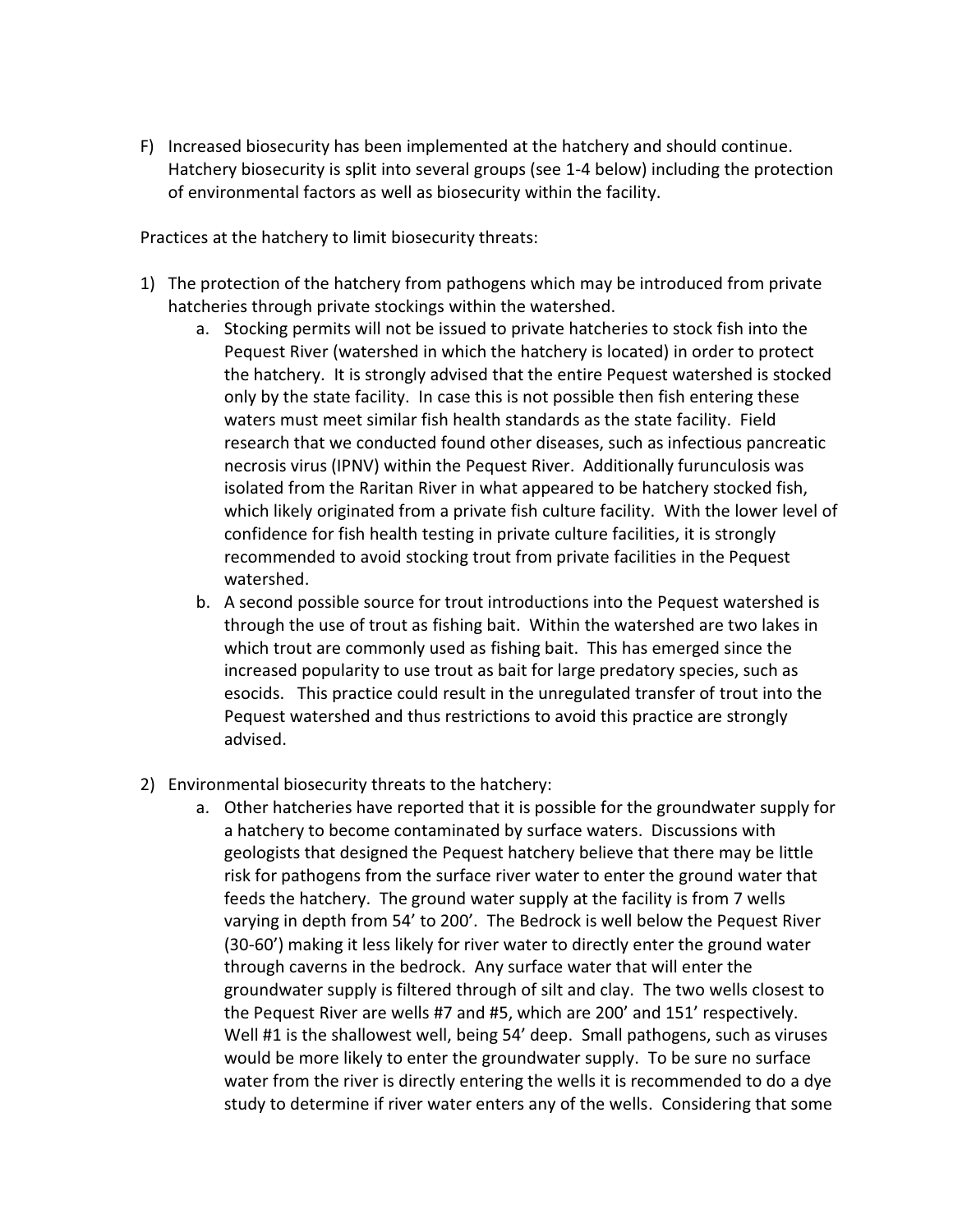wells are in close proximity to the river it is advisable to limit the fish introductions to the Pequest River watershed to avoid the introduction of pathogens (see section 1 above).

- b. Predators, including birds and mammals, are a major risk for the introduction of pathogens. In recent years, the numbers of osprey have dramatically increased in the area. Currently numerous bird deterrents are being utilized, including noise makers (propane canons), wires over the raceways, glittery streamers hanging above the raceways, and other moving objects around the facility to deter birds. The birds have been so problematic this year that the facility has obtained a depredation permit to kill a small number of ospreys. Other ideas were discussed, such as netting over the top of the raceways, although this was not further pursued because the netting may encourage birds to perch over the raceways and defecate into the production systems. Viruses, such as IPNV, may survive the digestive tract of birds and become introduced into a facility through feces from birds predating feral fish. It is believed that birds and other wildlife pose the greatest biosecurity risk to the facility. Human traffic, whether it is staff or the public is also a concern for introducing or spreading pathogens. Limiting human traffic in addition to eliminating the problem of wildlife entering the raceways are important steps in eliminating disease risks in the facility.
- c. There are little environmental risks to the nursery building because this is a fully enclosed building with little to no influence from the environment.
- 3) Internal biosecurity threats in hatcheries: Equipment and tanks
	- a. Maintenance of separate brushes and nets for each isolated system.
	- b. Maintenance of disinfectant for brushes and nets at each raceway line. This must be changed regularly depending on the disinfectant used.
	- c. Year-class separation of fish and disinfection prior to introducing new class of fish
	- d. Nursery building in Pequest: For all isolated systems, it is advisable to use separate equipment or disinfect equipment when using in more than one tank.
- 4) Internal biosecurity threats in hatcheries: Human traffic and work flow
	- a. Have dedicated staff to work in outdoor raceways or the nursery building. If the same staff will work in both areas, do maintenance in nursery building prior to working in the outdoor raceways. If working between buildings or raceways then disinfection of shoes and hands should be done. Also it is recommended to keep separate rain gear or protective clothing to wear when working in either the outdoor raceways or the nursery building.
	- b. Work from upstream to downstream with general maintenance, particularly mortality collection. Mortality collection must be done as often as possible to remove the dead fish, which are the major sources of infectious pathogens when a disease is present.
	- c. Disinfection foot baths in high traffic areas and when entering culture facilities.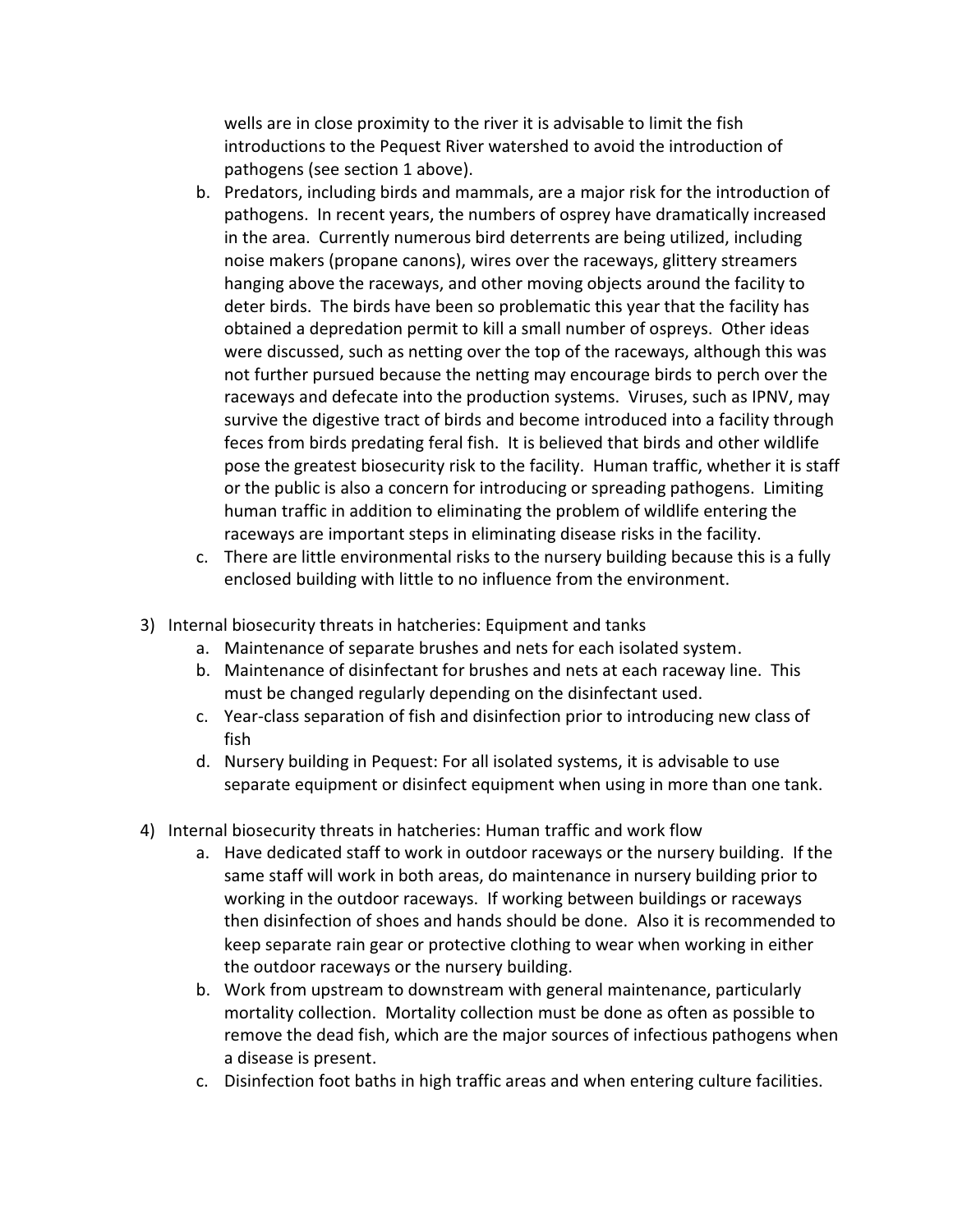- d. Vehicle traffic and disinfection. Ensure that hatchery vehicles are disinfected prior to entering the culture facility. This is done by spraying tires and undercarriage with disinfectant (Virkon Aquatic). This should be done any time a vehicle exits and enters the fish culture area.
- e. Staff working between two facilities (Pequest and Hackettstown); consider keeping separate shoes and clothing at each facility.
- f. Human traffic must be limited within the culture areas and disinfection of shoes must occur when reentering the culture area. Limitations must be made on public access adjacent to the culture facility.

Recommendations for improvements to the current biosecurity:

1) It is advisable to do a full chlorine disinfection of the raceways and the underground piping to fully eliminate the bacterium from the system. Underground pipes should first be pre-cleaned with a roto-rooter, followed by chlorine disinfection. Other precautions mentioned earlier will limit the presence of the bacterium and maintain it at low manageable levels, but the only way to eliminate it completely will be through disinfection of the facility. It may be possible to disinfect the upper hatchery and the lower hatchery at different times to have less impact to the trout culture in the facility.

Currently the plumbing of the hatchery is not designed in a way that allows for isolating systems from each other and bypassing water flow from one raceway to the next. For purposes of disinfection and isolating raceways from each other when diseases are encountered, it is recommended to add valves and make adjustments to the plumbing in order to have better control of water flow in the facility.

2) The largest environmental biosecurity risk at the facility is the inability to eliminate predatory birds and mammals from entering the production raceways. It is believed that *A. salmonicida* was introduced through this pathway. The presence of other endemic pathogens, such as IPNV, in feral fish within the watershed make the presence of birds a continued risk for pathogen introductions. It is recommended that the outdoor raceways are enclosed within a building structure, including a cover with sturdy walls, to eliminate birds and wildlife from entering the facility. Netting over top of the raceways is not recommended due to the possibility of setting up a perch for birds over the raceways. In addition to increasing the biosecurity, covering the raceways benefit fish production by reducing stress to the fish, reduce the fouling of raceways by eliminating sun exposure, eliminating sun burn and cataracts in the trout (a common problem at Pequest), improving the growth conversion factors in fish, and reducing phosphorus discharges into the Pequest River. Several members of the Hatchery Biosecurity Panel had mentioned that the covering of the raceways has made the largest difference in improving the quality of fish raised at the facility. Discussion also suggested the installation of solar panels on the roof structure, which may open other sources for funding opportunities as well as benefit the facility by lowering operating costs and have a more sustainable source of energy.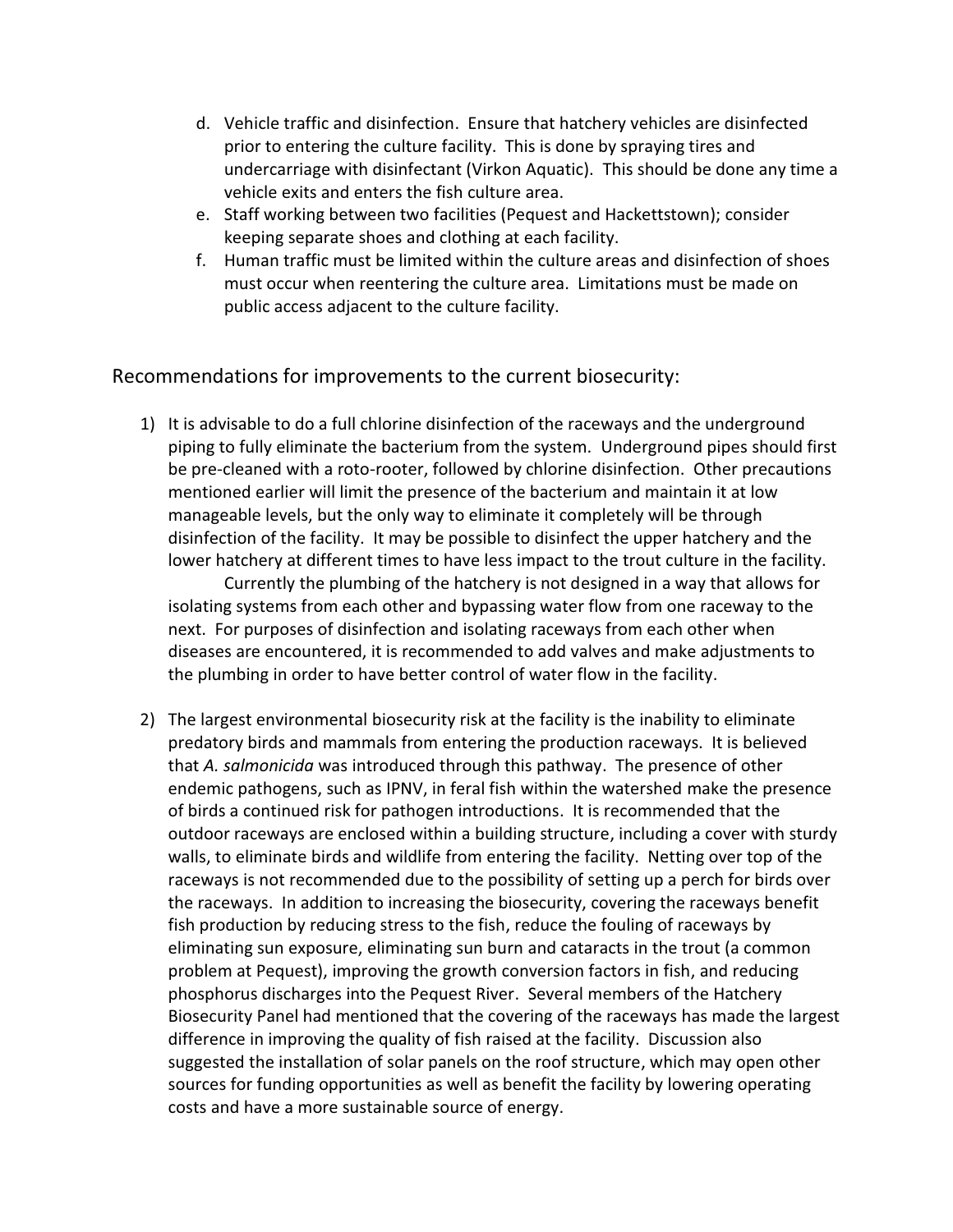- 3) A major problem at the facility is the maintenance of broodstock fish in the third-pass water in the serial re-use hatchery. Currently broodstock are maintained at the end of facility within third-pass water from the production fish held upstream. The broodstock are held downstream of the production fish to avoid the introduction of pathogens from the broodstock to the production fish. A disadvantage is having the broodstock fish held in suboptimal water quality, leading to potential disease problems. It is highly recommended to provide fresh (first pass) water to the broodstock and for the effluent to go directly to the treatment plant/settling ponds. This way water flow will be separated between production fish and broodstock.
- 4) A UV sterilization system should be installed in the plumbing between the upper hatchery (first use water) and lower hatchery (second use water). This will reduce or eliminate the spread of pathogens from the fish held in the upper series of raceways to the lower series of raceways. The pathogen load would be reduced from the system and there would be a lower risk for the production fish held in second-pass water to become affected by an infectious disease.
- 5) New personal work at the hatchery every season. It is important for all hatchery workers to be familiar with proper biosecurity practices. Jan will offer a biosecurity training workshop to all personnel on an annual basis.

#### **Blue Ribbon panel (Hatchery Biosecurity) members:**

**Wendy Anderson NJ State Director Certified Wildlife Biologist USDA-APHIS** 

**Patricia Barbash Senior Fish Health Biologist, USFWS, Fish Health Center** 

**Rod Getchell Sr. Research Associate Cornell University College of Veterinary Medicine** 

**Agust Gudmundsson Councilman N.J. Fish & Game Council**  **Jan Lovy Fish Pathologist N.J. Division of Fish & Wildlife** 

**Donald W. Stremme AQUAVET® Director School of Veterinary Medicine University of Pennsylvania** 

**Ed Washuta Fish Health Biologist N.J. Division of Fish & Wildlife (retired)** 

**Gary Whelan Michigan DNR Fisheries Division**